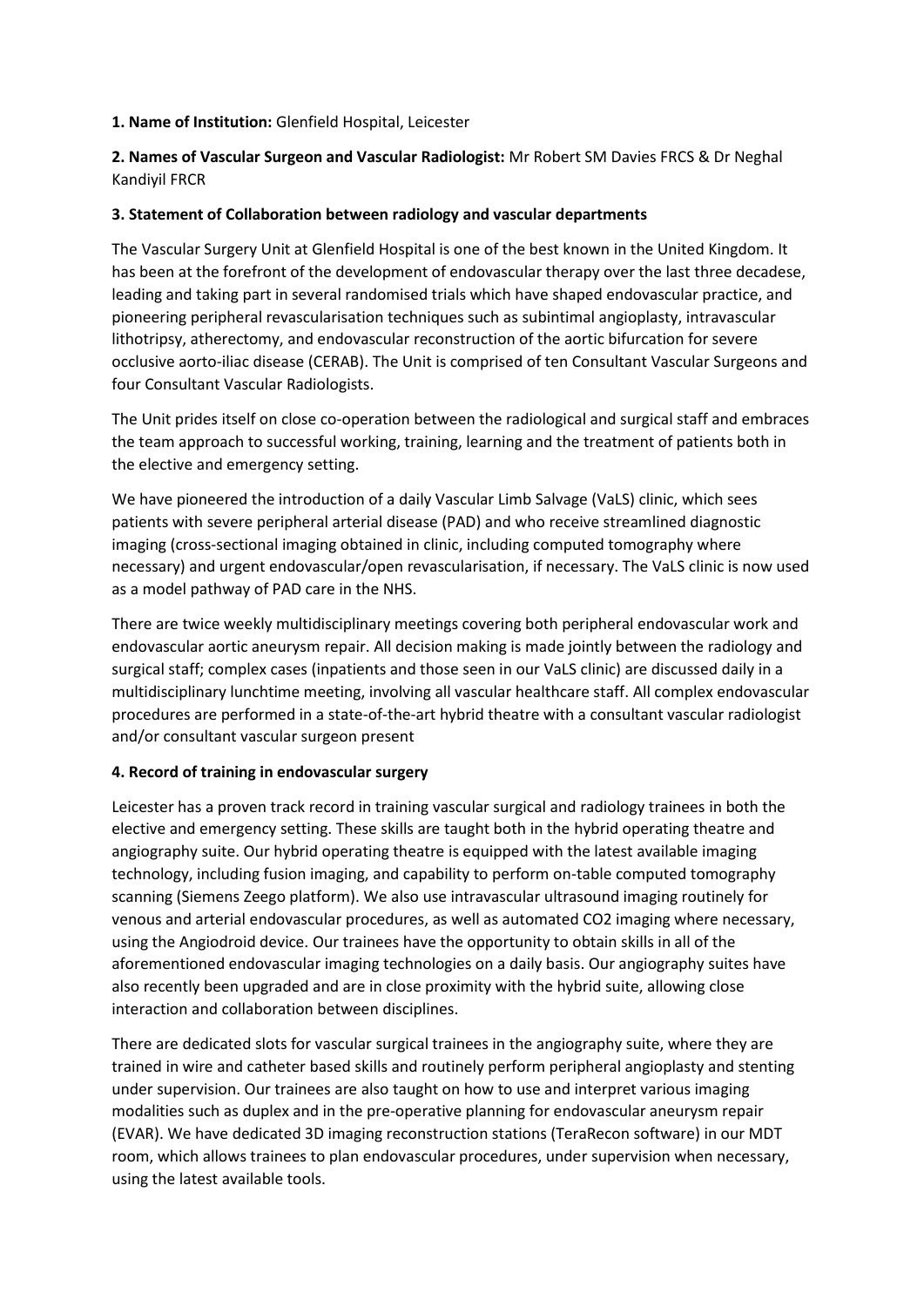Both consultant vascular surgeons and radiologists alike are keen to teach trainees from both disciplines, not only the technical skills involved in endovascular surgery but also, and probably more importantly, how this can be achieved in a closely knit team working environment.

## **5. Number of indexed endovascular procedures in 2021-22**

In 2021-22 there were the following procedures performed at the Leicester Vascular Unit:

- 186 iliac angioplasty and stenting procedures
- 58 CERAB procedures we have performed the largest volume of CERAB procedures in Europe
- 717 infrainguinal angioplasties (femoro-popliteal)
- 340 crural angioplasties
- 34 retrograde access complex infrainguinal angioplasties, including 5 SAFARI procedures, and 6 PRESTO technique procedures
- 2 deep venous arterialisation procedures
- 89 endovascular infrarenal aortic aneurysm repairs
- 3 fenestrated and 3 branched endovascular aortic aneurysm repairs
- 18 thoracic aortic endovascular repairs.

We have pioneered the use of atherectomy (JetStream), DAART, intravascular lithotripsy, and CO2 imaging using an automated system (Angiodroid) in the NHS. We routinely use biomimetic stents, crural stents, limus-based drug eluting/coated platforms, endovascular thrombectomy (AngioJet), and other new technologies in our endovascular practice.

## **6. Statement of endovascular training to be offered in Leicester**

In Leicester, all consultant vascular surgeons and radiologists welcome these fellowships and all are committed to deliver world-class endovascular training. The BSET training fellow will complete the fellowship in Leicester having gained extensive experience in endovascular surgery and will be educated in the benefits of a team working environment. They will have the opportunity to be trained in an environment which has embraced the latest advances in endovascular technologies, including devices and techniques unique in the NHS, especially relating to the treatment of complex PAD.

We will provide tailored training, depending on the needs of the individual trainee, which will be free of service commitments, the precise nature of which would depend on the background of any individual fellow taking up the fellowship.

At the beginning of the fellowship, each fellow will be assigned an educational supervisor/mentor and his training needs will be identified. Based on this, a learning agreement will then be formalised and distributed to all consultant vascular surgeons and radiologists. The trainee will then enter into an educational contract with the Leicester Vascular Unit. In addition, there will be monthly meetings between the fellow and their mentor.

It is envisaged that the fellow will have priority over other trainees to at least two endovascular sessions per week in the hybrid theatre / angiography suite.

Irrespective of the prior experience of the fellow taking up the post, at the completion of six months training, we would expect them to have the following core proficiencies:

Angiographic access techniques